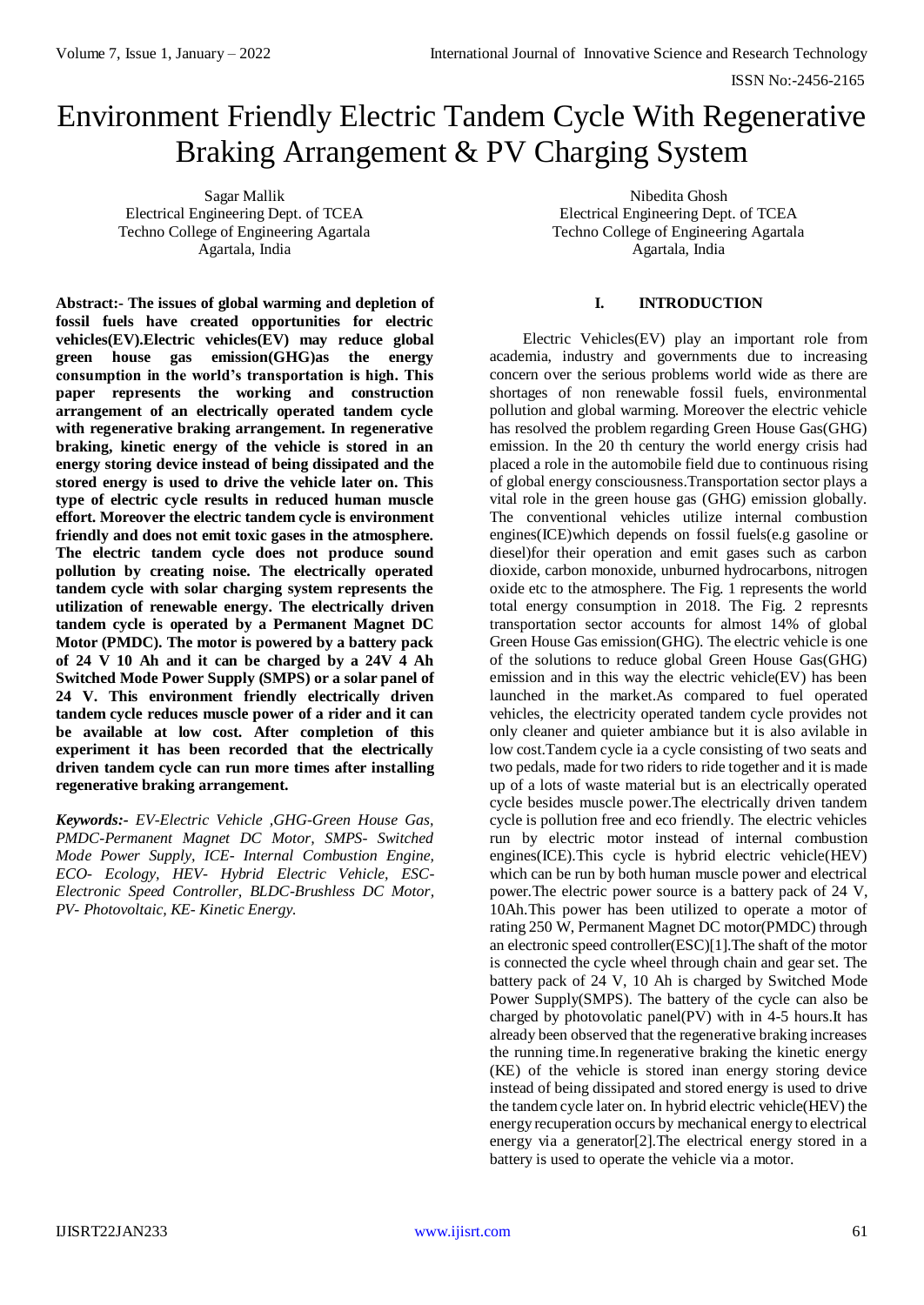## Final energy consumption by sector, EU-27, 2018<br>(% of total, based on tonnes of oil equivalent)



eurostat<sup>EN</sup> Source: Eurostat (online data code: nrg\_bal\_s)





Fig. 2 Global Green house gas Emission [Greenhouse Gas Emissions by Economic Sector according to IPCC Fifth assessment]



Fig. 3 The growth of petrol price in 20 years has been plotted [Source:https://freefincal.com/india-petrol-dieselhistorical-price-data]

#### *A.Why Electric Vehicles are required?*

In this age of civilization, the necessity of transportation is unplatable. Generally, the vehicles which depend on petroleum fuel are used almost everywhere. But for the new era of civilization, the electric vehicles(EV) are the new future of transportation. As the stock of fossil fuel is limited and moreover internal combustion engines(ICE) emit toxic gases in the environment which results in global warming, environment pollution etc.Moreover the price of petroleum is increasing rapidly in India so it will be beneficial for common public to adopt electric vehicles(EV) for their daily purposes.The growth of petrol price in last 20 years has been plotted in a diagram shown in Fig. 3, representing four major cities of India(Delhi, Mumbai, Chennai & Kolkata).The price of petroleum fuel has been increased rapidly all over India and it has been found that a major user of petroleum fuel is the vehicles which mostly includes daily travellers who travel on a daily basis at a distance from home to office or work place, market or other purposes. As a result big cities are mostly populated by the vehicles exhaust. For the betternent of environment and saving petroleum fuel, we are having electric vehicles(EV) as a great option.[3]

## **II. WORKING**

The chassis of the cycle is made up of iron pipes which were collected from junkyard of two unused damaged cycles which were being reconstructed and assembled by welding and machining. Two paddles and two seats are placed in a tandem manner by which two riders can simultaneously paddle the cycle at the same time shown in Fg.4.The cycle is operated by a Permanent Magnet DC Motor (PMDC) also. The motor is powered by a battery pack of 24V, 10 Ah and the battery pack can be charged by a 24 V, 4 Ah Switched Mode Power Supply (SMPS) as well as solar panel of 24V. Fig. 5 represents the electrically driven tandem cycle after installation of motor and auxiliary electrical equipments. As the chassis is made up of iron pipes and the chassis is able to bear 120 Kg(kilograms) easily, equivalent of the weight of the two adult men. There is a pair of paddles which is connected to the rear wheel and this arrangement is used for transferring torque to the rear wheel while paddling. There is a Permanent Magnet DC Motor (PMDC) which is coupled with the rear wheel by chain and chain sprockets which are rigidly coupled to the wheel. So that whenever the motor will rotate, the wheel will also rotate and vice versa. As the Permanent Magnet DC Motor (PMDC) is coupled with the rear side wheel it will deliver torque to the rear side wheel as well as to provide traction stability to the cycle. The motor will be driven by a battery pack of 24 V and the battery is connected to an electronic speed controller (ESC), which is controlling the motor by varying the voltage and current input to the motor. As a result the motor will vary its speed as well as torque. The Electronic Speed Controller (ESC) has already been controlled by throttle controller which is placed on the front of the steering. The front steering has two brakes, among them one is mechanical brake and another one is electronic brake that means regenerative brake. But in terms of braking, the motor will work as a generator and energy generated during braking is restored in the battery storage. The Fig.6 represents charge percentage vs. distance. The graph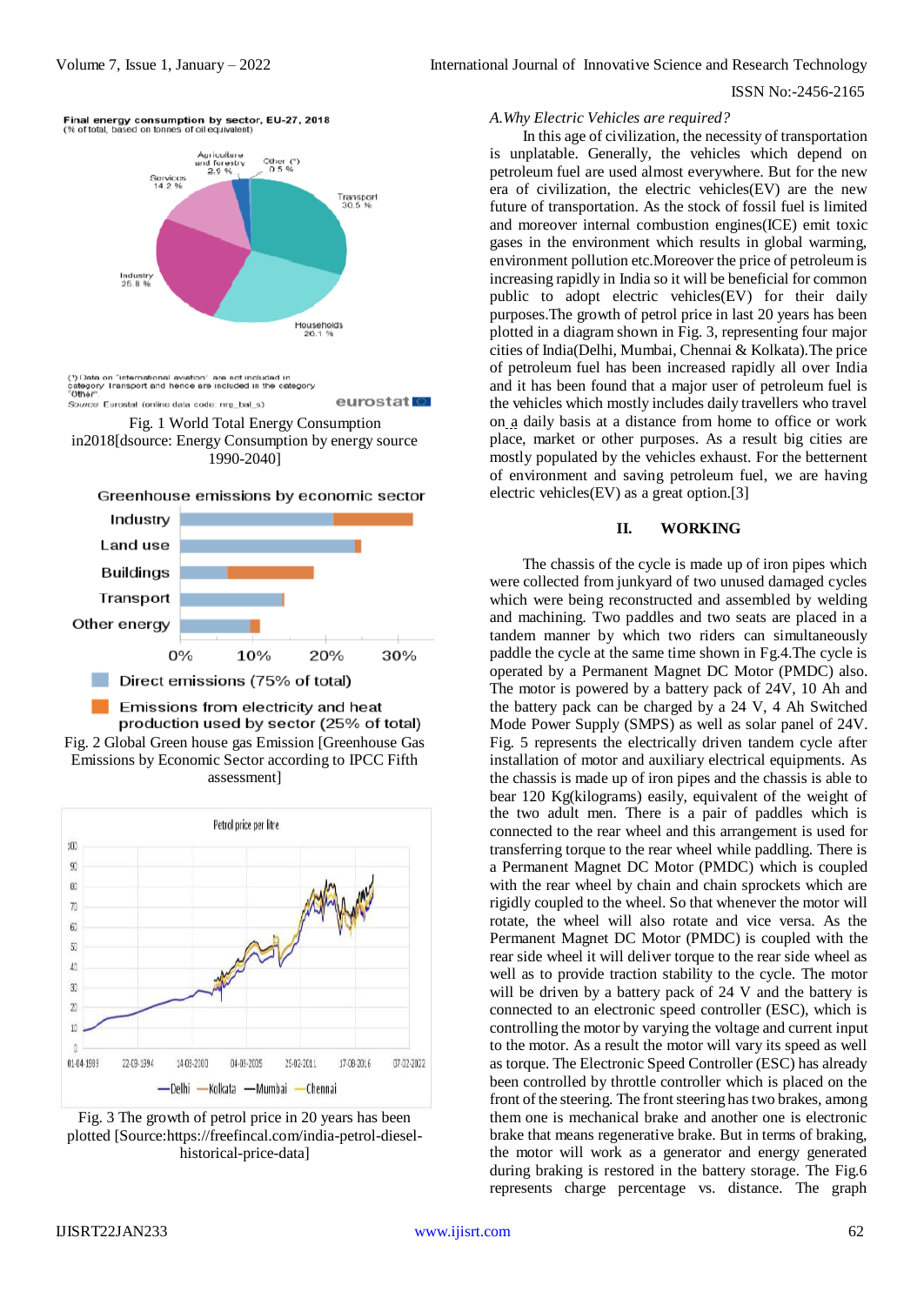represents that the battery discharging time has been raised during running after adopting the regenerative braking arrangement. The graph also represents that it has been tried to plot 1.5-2 Km more distance by using regenerative braking arrangement than the previous experiment without using regenerative braking arrangement. In terms of efficiency, a result can be drawn by collecting the data obtained from the experimental work and it can be determined by simple calculations considering the running time. It has been concluded that the efficiency of electrically driven tandem cycle has been increased by 14% shown in Fig. 7 after utilizing regenerative braking arrangement.



Fig. 4 Before installing the motor and auxilary electrical parts.



Fig. 5 The electrically driven tandem cycle after installation of motor and auxiliary electrical equipments.



Distance Fig. 6 Graphical representation of charge percentage Vs. distance.



Fig. 7 The efficiency of the Tandem cycle has been increased by 14% after adopting regenerative braking.

#### **III. CONSTRUCTION**

#### *A. Chassis*

The chassis of the tandem cycle has been made by recovering two old bicycles and few aluminum pipes which have been welded and machined with electric arc welding, gas welding etc. to form a chassis in a shape of tandem cycle as well as the motor has been mounted and bottom sprockets have been arranged. Fig. 8 represents the chassis of a tandem cycle.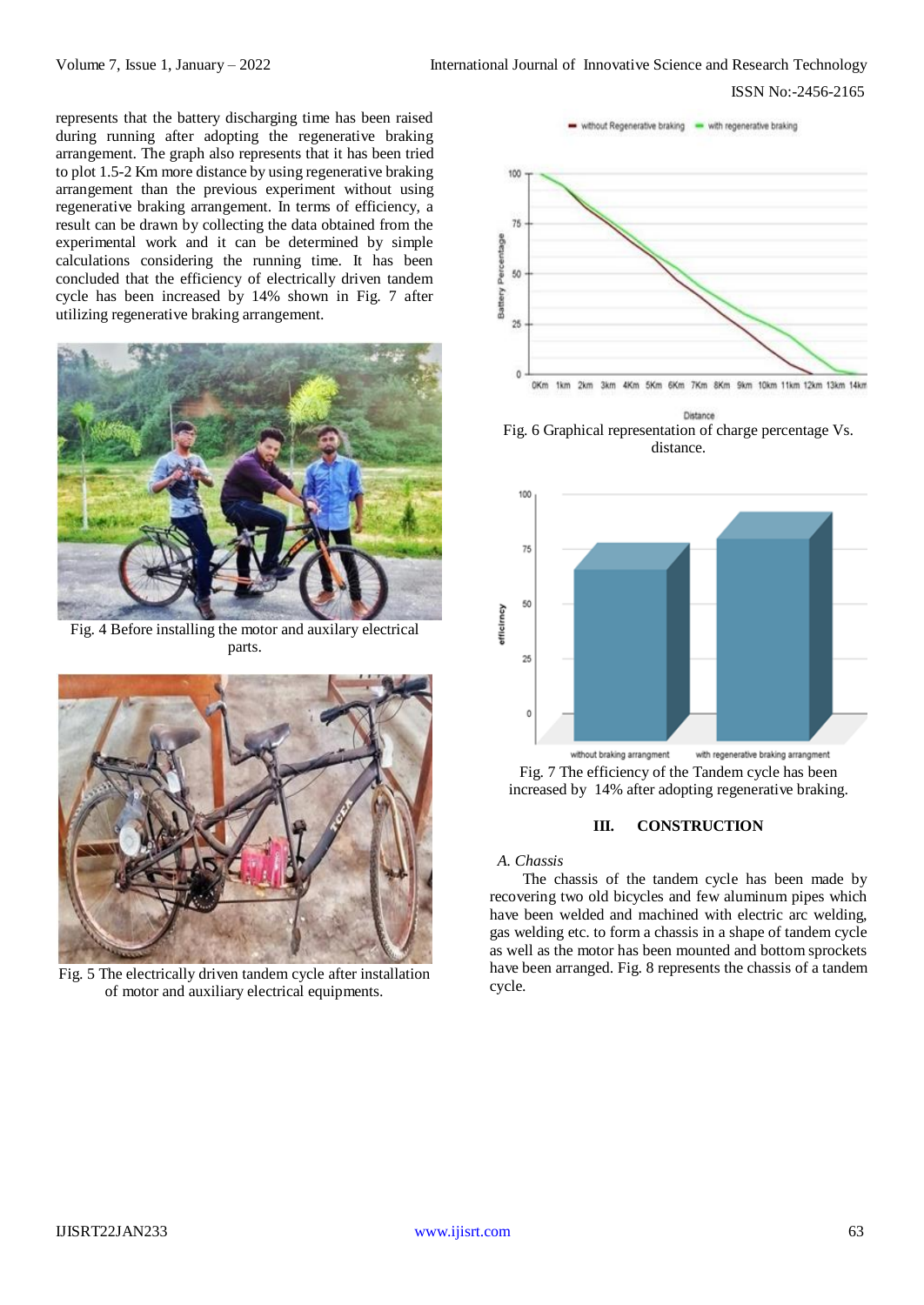

Fig. 8 The chassis of the tandem cycle.

## *B*. *Permanent Magnet DC Motor*

There is a 24V, 250W Permanent Magnet DC Motor (PMDC) producing around 8 N-m torque at 300 r.p.m (revolution per minute) connected to the wheel of the cycle via a chain and a chain driven pulley (not freewheeling) which is tightened to the rear wheel capable to pull more than 125 Kgs at a speed of 10-15km/hr. Fig.9 represents the motor which has been installed in the cycle is Permanent Magnet DC Motor(PMDC).



Fig. 9 Permanent Magnet Dc Motor has been installed in the cycle.

#### *C. Battery*

There is a battery pack of 24 V, 10 Ah which can be charged by three different ways.

This battery pack can be charged by 24 V charger directly from 220 V AC supply of house hold power socket. This battery can be charged by solar panel also. The motor itself which is capable to generate the electricity from the inertia of the cycle. Fig. 10 represents the battery pack of 24 V has been installed in the cycle.



Fig. 10 The 24 V battery pack has been installed in the cycle.

### *D. Electronic Speed Controller (ESC)*

The device is used to control the speed of the motor. During the time of braking, it disconnects the circuit, from the motor. This controller has been installed in the cycle, between the connection of motor and batteries. This electronic speed controller (ESC) is controlled by a sensor that is placed on the throttle. The Fig. 11 represents the Electronic speed controller(ESC) and connections.



Fig. 11The Electronic Speed Controller(ESC) and connector sockets.

#### *E. Regenerative Braking System*

Regenerative braking is an [energy recovery](https://en.wikipedia.org/wiki/Energy_recovery) mechanism that slows down a moving vehicle or object by converting its [kinetic energy](https://en.wikipedia.org/wiki/Kinetic_energy) into a form that can be either used immediately or stored until needed. In this mechanism, the electric tandem cycle uses the vehicle's momentum to recover energy that would otherwise be lost to the brake discs as heat. This contrasts with conventional braking systems, where the excess kinetic energy is converted to unwanted and wasted heat due to friction in the [brakes,](https://en.wikipedia.org/wiki/Brake) or with [dynamic brakes,](https://en.wikipedia.org/wiki/Dynamic_brake) where the energy is recovered by using electric motors as generators but is immediately dissipated as heat in [resistors.](https://en.wikipedia.org/wiki/Resistors)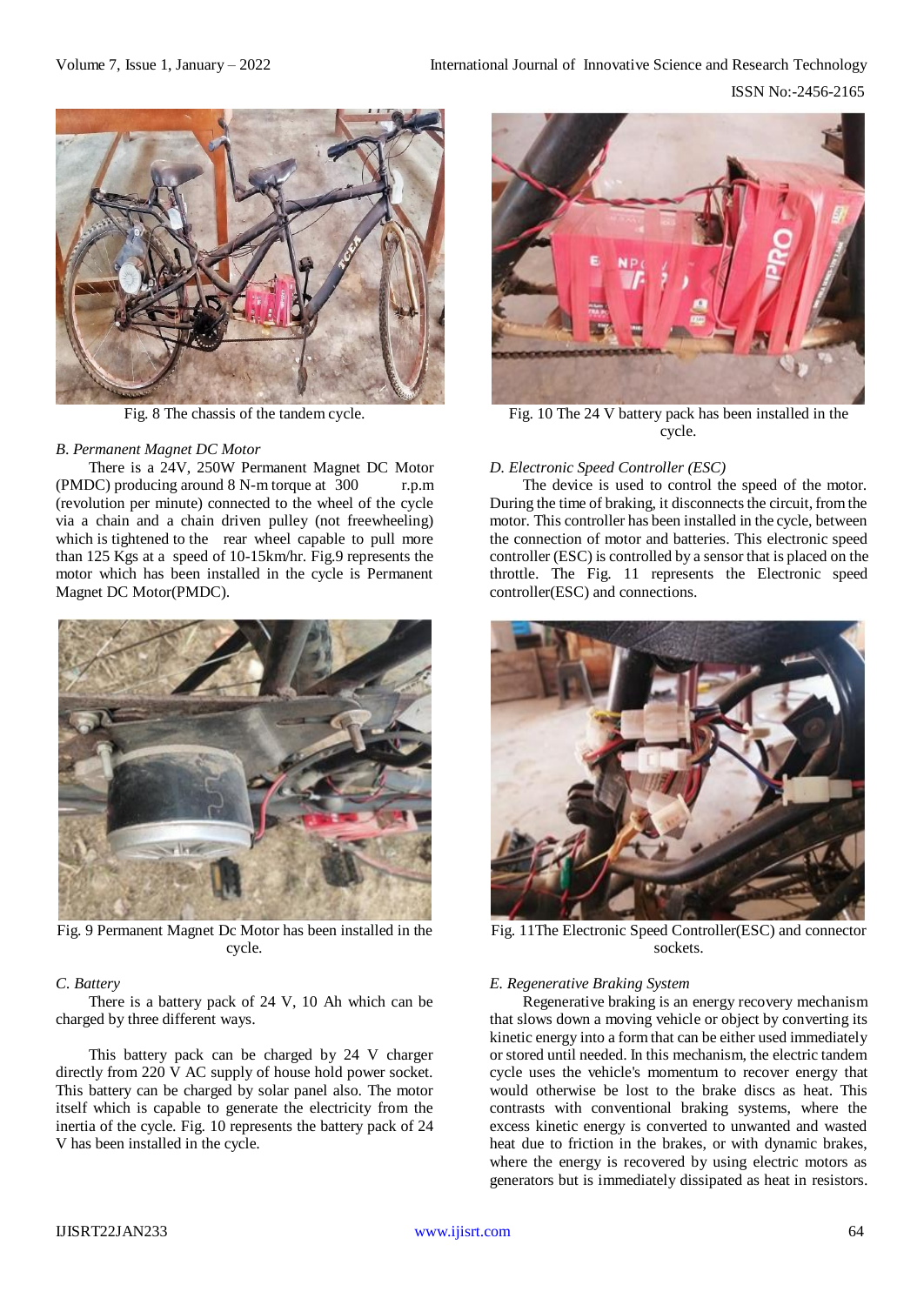In addition to improve the overall efficiency of the vehicle, regeneration can significantly extend the life of the braking system as the mechanical parts will not wear out very quickly.

It has been obtained from the experimental work that after installation of regenerative braking arrangement the efficiency of the vehicle has been increased by 5%-20%. The electric vehicles (EV) and hybrid electric vehicles (HEV) can only be equipped with this facility. This process is generally established by using external generator brakes. In this cycle, the motor itself works as a brake and it converts the inertia of the cycle into electrical power to charge the battery of the cycle. For this purpose a power converter is being used. It works by redirecting the terminals of motor/generator, while applying braking. The Fig. 12 shows the regenerative braking arrangement.



Fig. 12 Relay & power converter arrangement for regenerative braking.

## *F. Solar Panel*

The solar panel converts sunlight into DC electricity to charge the battery. This DC electricity is fed to the battery via a solar regulator which ensures the battery is charged properly and not damaged. DC appliances can be powered directly from the battery, but AC appliances require an inverter to convert the DC electricity into 240 Volt AC power.



Fig. 13 Solar panel used to charge the battery pack of 24 V, 10 Ah

Though the solar panels are not directly implemented to the electrically driven tandem cycle. An experiment was performed with the solar panels, a battery pack of similar specifications of 24V, 10 Ah and a charge controller. It can be concluded from the experimental work that the battery pack of 24V ,10 Ah was fully charged with in 4.5 hrs by using solar panel. The Fig. 13 represents the solar panel which has been used to charge the battery pack of 24 V, 10 Ah.

## *G. Battery Charger*

The battery pack of 24 V, 10 Ah has been charged by a 24 V, 4 Ah Switched Mode Power Supply (SMPS) charger. The Fig.14 represents the battery charger of 24 V, 4 Ah.



Fig.14 The Battery Charger of 24 V, 4Ah.

## *H. Battery Indicator*

This is the charge level indicator which shows how much power has been left in the battery. It represents how much the cycle can go more and when it should be needed to put the cycle in charging.

## *I. Tandem paddling arrangement*

This cycle is a Hybrid Electric Vehicle (HEV) so it has an arrangement for paddles connected to the wheels via a chain and a freewheeling pulley. So that riders can run this cycle by paddling along with the motor. There are two paddles arranged in such a manner where the main rider and the pillion rider can paddle the cycle.

## *J. Power Converter*

During the process to recover the kinetic energy (KE), the motor works as a generator. It has been observed that the current from the motor is in the opposite direction while braking. So to utilize the opposite current, the system power converter is used in this cycle. The power converter has been installed to recover the kinetic energy of the cycle in the form of electrical energy which has been stored in the battery pack of 24 V, 10 Ah which has been installed in the electrically driven tandem cycle and this process is also known as regenerative braking.

The power converter which has been used in the electrically driven tandem cycle is nothing but an electrical circuit for changing the electrical energy from one form into the desired form optimized for the specified load. In this project the power converter is a device which may do one or more functions and give an output that differs from the input. It is used to increase or decrease the magnitude of the input voltage, invert polarity [4].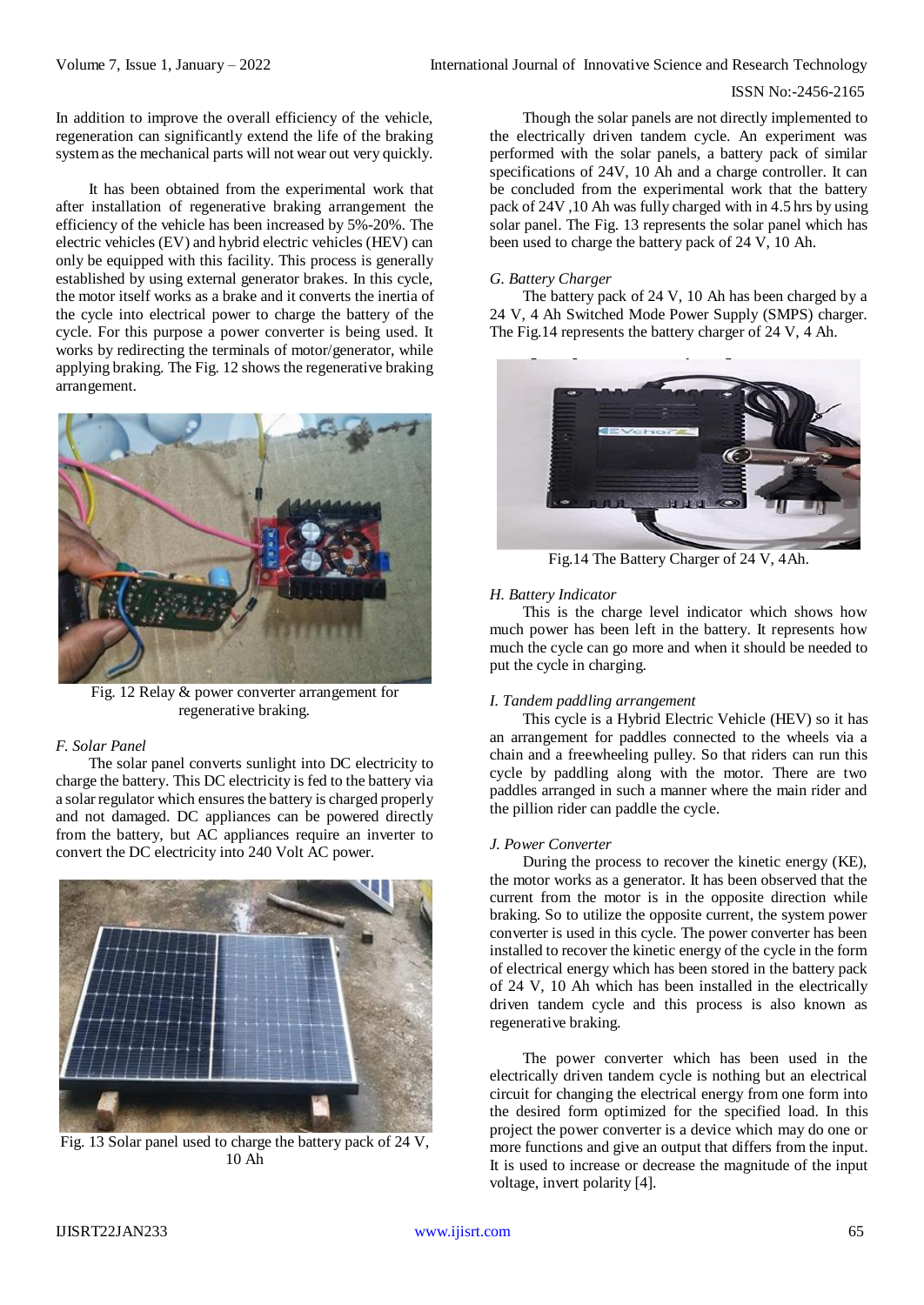#### **IV. COMPONENTS REQUIRED**

| <b>TABLE-I</b>           |                        |                       |                 |  |
|--------------------------|------------------------|-----------------------|-----------------|--|
| <b>SL</b>                | <b>Equipments used</b> | <b>Specifications</b> | <b>Ouantity</b> |  |
| N <sub>0</sub>           | in this project        |                       |                 |  |
|                          | Chassis                | Old damaged           | $\mathfrak{D}$  |  |
|                          |                        | Cycle                 |                 |  |
| 2                        | <b>PMDC</b> Motor      | 250 W, 240 V          |                 |  |
| 3                        | <b>Battery Pack</b>    | 24V                   |                 |  |
| 4                        | <b>Battery Charger</b> | 24 V                  |                 |  |
| $\overline{\phantom{1}}$ | <b>ESC/Motor</b>       | 300 W                 |                 |  |
|                          | Controller             |                       |                 |  |
| 6                        | Power                  |                       |                 |  |
|                          | Converter(DC)          |                       |                 |  |

## **V. FLOW CHART**



#### **VI. MATHEMATICAL EXPRESSION**

Equations Power rating of the battery pack  $(P) = VI$  (1)  $P = (24 \times 10) = 240$  W Where, Voltage rating of the battery pack  $(V) = 24$  V Current rating of the Battery  $(I) = 10$  Ah

Running time of the motor in minutes, theoretically calculated

> Power Raing of the Battery MaximumPower of the Motor  $\times$  60

> > (2)

$$
\frac{240}{250} \times 60 = 57.60 \text{ minutes}
$$

[If it has been assumed that the electrically driven tandem cycle running with 100 % efficiency- Theoretical calculation] Now efficiency in minutes with respect to time of operation of the electrically driven tandem cycle with regenerative braking arrangement,

Efficiency = 
$$
\frac{53}{57.60} \times 100
$$

 $= 92.01%$ 

Where, Total running time of the tandem cycle in minutes with 100 % efficiency (assumed), theoretically  $= 57.60$ minutes.

Total running time of the electrically driven tandem cycle in minutes with regenerative braking arrangement = 53 minutes.[data obtained from experiment].

Total running time of the electrically driven tandem cycle in minutes without regenerative braking arrangement  $= 45$ minutes.[data obtained from experiment].

Now efficiency in minutes with respect to time of operation of electrically driven tandem cycle without regenerative braking arrangement,

Efficiency = 
$$
\frac{45}{57.60} \times 100
$$

$$
= 78.12\%
$$

Improvement in efficiency = 92.01% - 78.12%  $= 13.89\%$ 

Torque of the motor with gear

$$
= 9.55 \times \frac{P_{output\ of\ the\ PMDC\ Motor}}{2\pi \times 3000}
$$
  
60 (3)

$$
= 9.55 \times \frac{250}{\frac{2\pi \times 3000}{60}}
$$

$$
= 7.60 \text{ N-m}
$$

Where, Output power ( $P_{\text{output}}$ ) of the Permanent Magnet DC Motor (PMDC)= 250 W

Speed of the Permanent Magnet DC (PMDC) Motor in  $r.p.m(N) = 3000 r.p.m.$